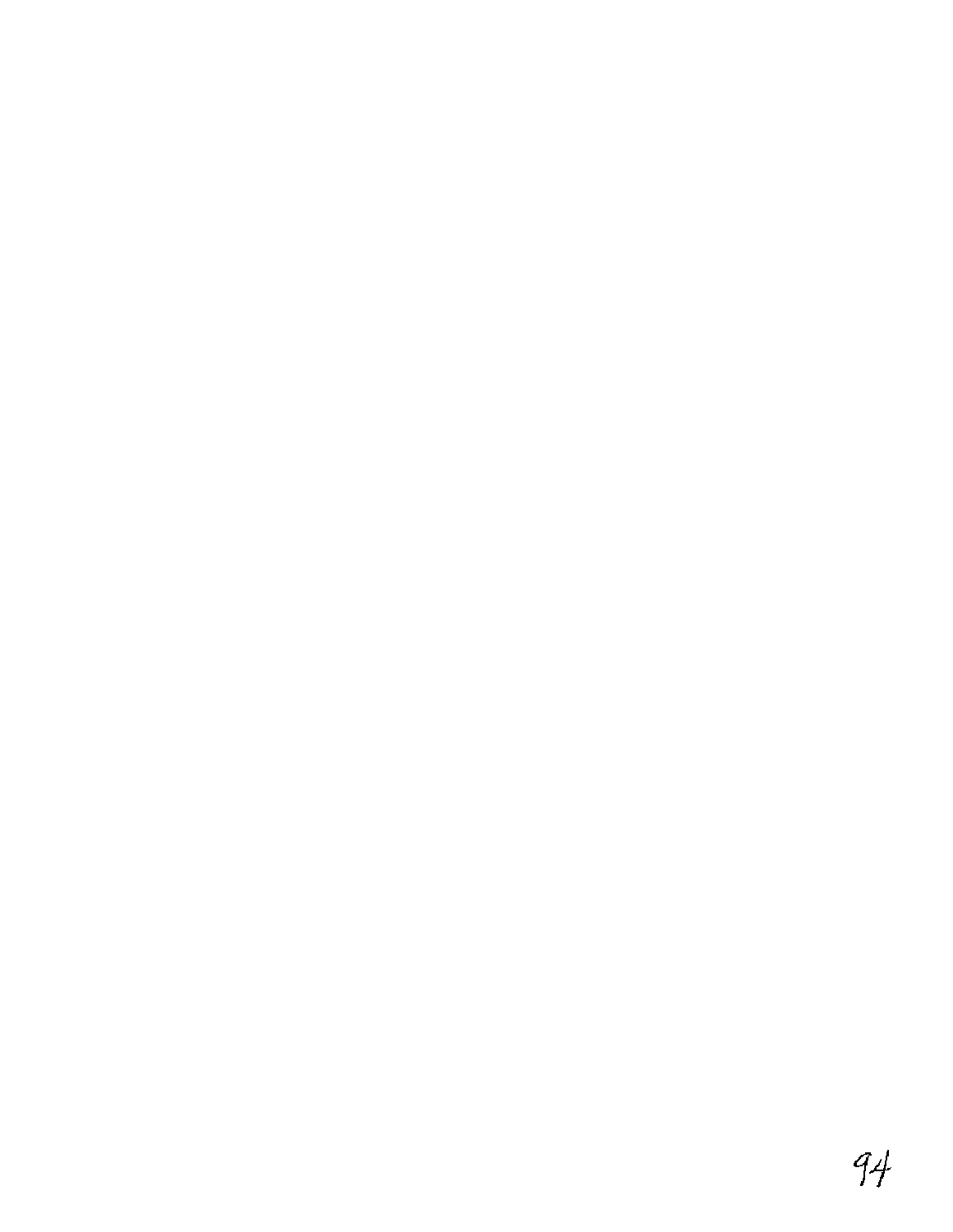# **MEMORANDUM OFFICE OF THE BOARD OF SUPERVISORS COUNTY OF PLACER**

TO: Honorable Board of Supervisors

- FROM: Bruce Kranz, Supervisor District 5
- DATE: April 3, 2007
- SUBJECT: COMMITTEES AND COMMISSIONS Gold Run Cemetery District -Approve the appointments of Daniel Ellison to Seat 4 and Richard Christopher "Chris" Snyder to Seat 6 as requested by Supervisor Kranz.

### **ACTION REQUESTED**

Approve the appointments of Daniel Ellison to Seat 4 and Richard Christopher "Chris" Snyder to Seat 6 as requested by Supervisor Kranz.

#### **BACKGROUND**

The purpose of the Gold Run Cemetery Committee is to coordinate groups of volunteers to provide cemetery maintenance, provide advice to Placer County staff on contracts for cemetery services, to supervise burial arrangements and notification, and maintain necessary record keeping functions. The committee is responsible for providing necessary documentation to comply with state law to the Placer County Facilities. In addition, the committee shall provide information and direction of all activities at the Gold Run Cemetery. The committee consists of seven members atlarge serving two year terms. Each member shall either have a family member buried in the Gold Run Cemetery or be a property owner, business owner, or resident within the Gold Run area. The committee meets as needed.

#### **FISCAL IMPACT**

**None**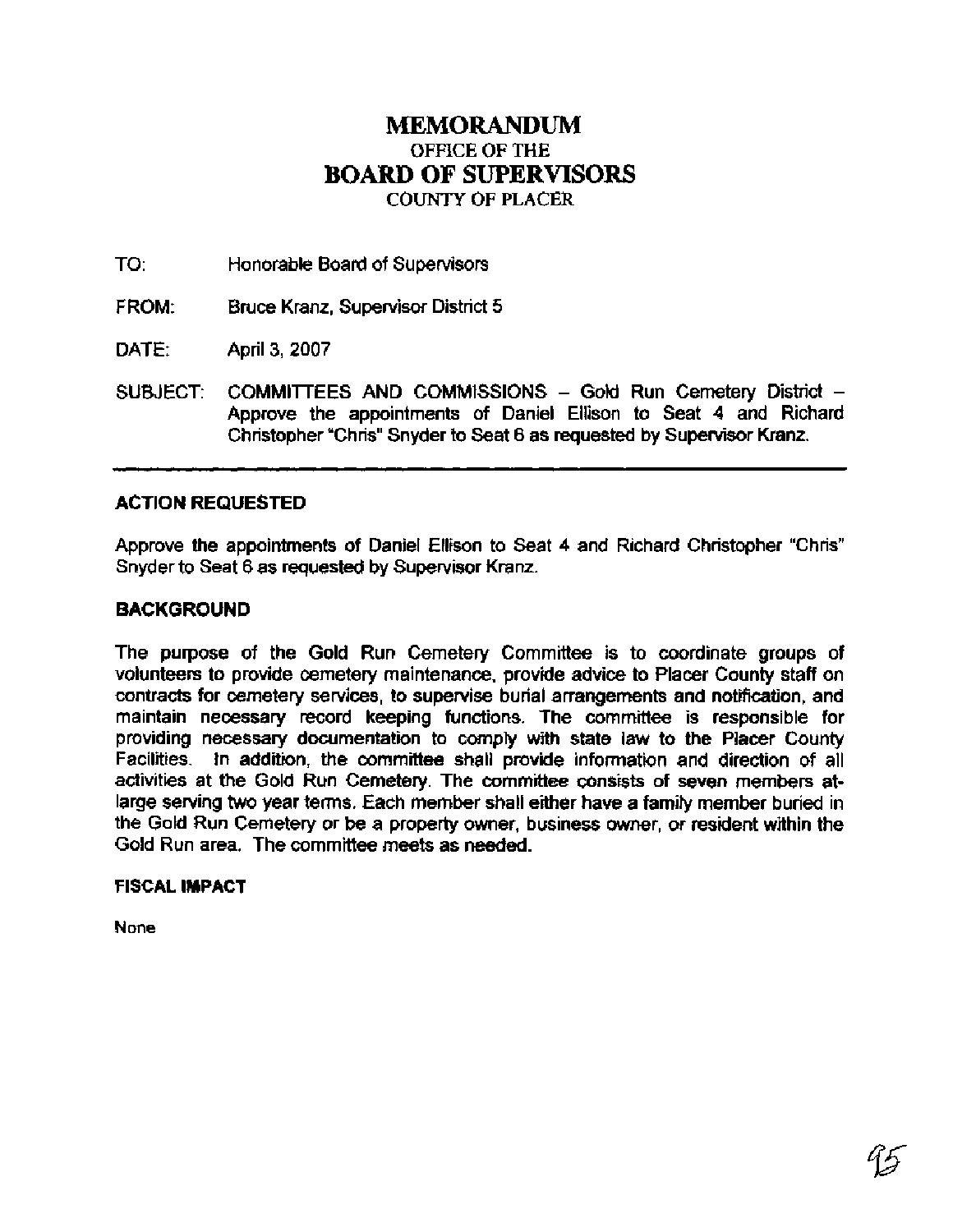|                                    |                                                                                         | <b>RECENED</b>                        |
|------------------------------------|-----------------------------------------------------------------------------------------|---------------------------------------|
|                                    |                                                                                         | MAY 1 1 2006                          |
|                                    | <i>PLACER COUNTY</i>                                                                    | CLERK OF THE<br>COARD OF SUPERVISIONS |
|                                    | <b>BOARD OF SUPERVISORS</b>                                                             |                                       |
|                                    |                                                                                         |                                       |
| 1 2006                             | APPLICATION FOR MEMBERSHIP ON                                                           |                                       |
|                                    | ADVISORY BOARD OR COMMISSION                                                            |                                       |
| BOARD On Survivide of              |                                                                                         |                                       |
|                                    | APPLICATION FOR MEMBERSHIP ON: GOID HAD COMPLIGN COMMItTEE                              |                                       |
|                                    | NAME OF BOARD, COMMISSION, & COMMITTEE                                                  |                                       |
|                                    | IF THIS BOARD/COMMISSION/COMMITTEE CALLS FOR A SPECIFIC TYPE MEMBER PLEASE INDICATE THE |                                       |
|                                    | POSITION FOR WHICH YOU ARE APPLYING: $\text{W}\text{C}\text{C}\text{C}\text{C}$         |                                       |
|                                    | NAME: Kichard Christopher Snyder                                                        |                                       |
|                                    |                                                                                         |                                       |
| RESIDENCE ADDRESS:                 | $\sim$ $\sim$ $\sim$                                                                    |                                       |
|                                    |                                                                                         |                                       |
|                                    |                                                                                         |                                       |
|                                    | SUPERVISORIAL DISTRICT IN WHICH YOU RESIDE:                                             |                                       |
|                                    | EMPLOYMENT EXPERIENCE/PROFESSION (A RESUME MAY BE ATTACHED): TOUCK DOUGH                |                                       |
|                                    | <u> Drive Mixer 45 miles Co Coltax 2001 - 2006</u>                                      |                                       |
|                                    | Harbage man 1983-2000 -handy man ect                                                    |                                       |
| ORGANIZATION/COMMUNITY EXPERIENCE: |                                                                                         |                                       |
|                                    |                                                                                         |                                       |
|                                    |                                                                                         |                                       |
| EDUCATIONAL EXPERIENCE:            | 45 Good Half Moon                                                                       |                                       |
|                                    |                                                                                         |                                       |
|                                    |                                                                                         |                                       |
|                                    |                                                                                         |                                       |
|                                    | APPLICATIONS WILL BE RETAINED FOR 2 YEARS                                               |                                       |
|                                    |                                                                                         |                                       |
| 5/6                                |                                                                                         |                                       |
| MAY 1 2 2006<br>cc Bos             | APPLICATION MUST BE FILED WITH THE CLERK OF THE BOARD OF SUPERVISORS                    |                                       |
| FACILITY SVAS                      | 175 FULWEILER AVENUE, ROOM 101, AUBURN, CALIFORNIA, 95603                               |                                       |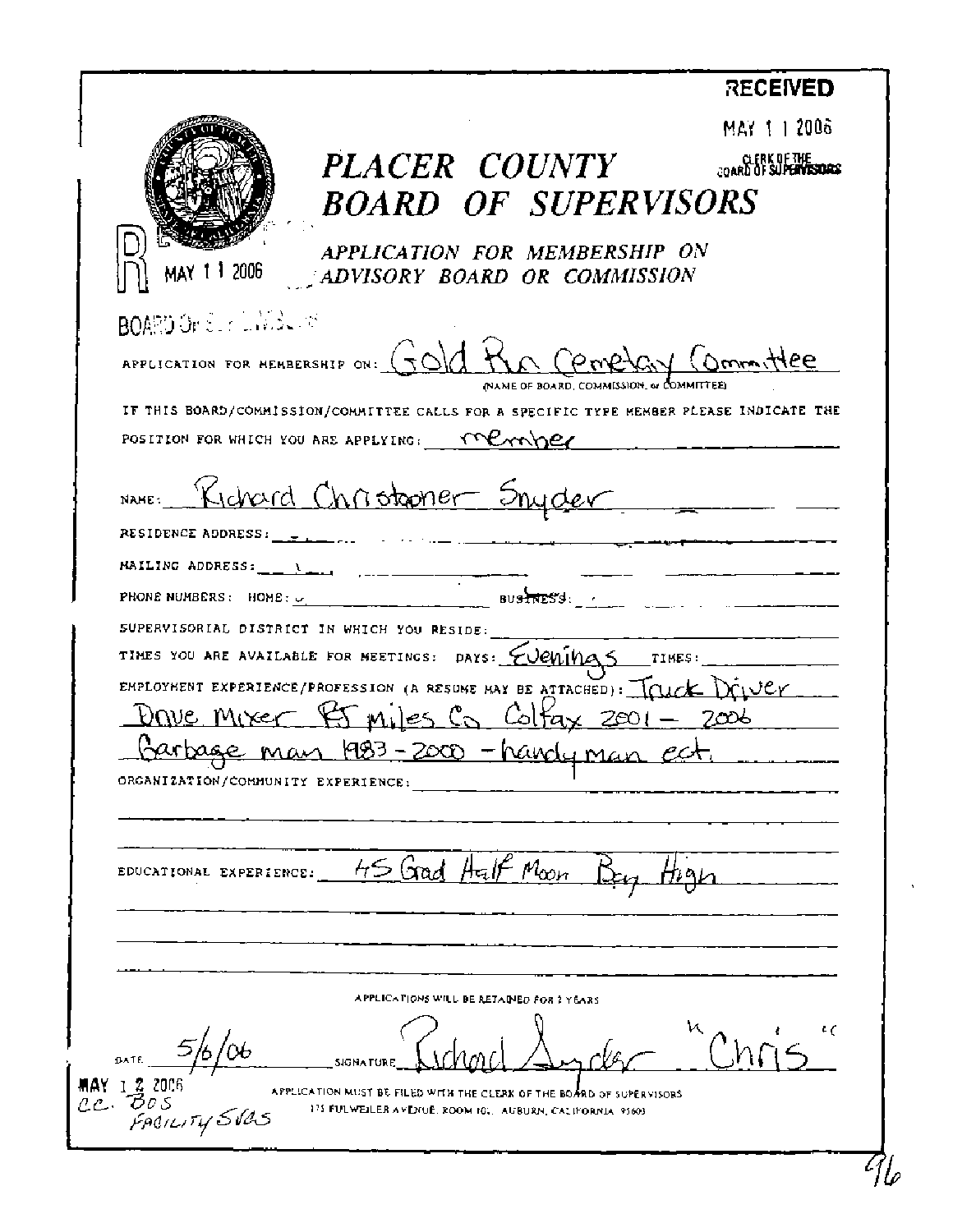## **RECENTED**



**MAY 1 8 2086** 

 $PLACER$   $COUNTY$  **PLACER** *BOARD OF SUPERVISORS APPLICATION FOR MEMBERSHIP ON ADVISORY BOARD OR COMMISSION*   $\ddot{\phantom{0}}$ APPLICATION FOR MEMBERSHIP ON: *GOI*, **P** *RUW ECH BTEMA COMMITTEE.* (NAME OF BOARD. COMMISSION or COMMITTEE) **IF THIS BOARD/COMMISSION/COMMITTEE CALLS FOR A SPECIFIC TYPE MEMBER PLEASE INDICATE THE**   $M. E1150$ POSITION FOR WHICH YOU ARE APPLYING: *Member* NAME / M. Ellison RESIDENCE ADDRESS: **MAILING AD~ESS.:** - - - -. - *4'*  PHONE NUMBERS: HOME:  $\left\{\right. \qquad \qquad$  **BUSINESS:** SUPERVISORIAL DISTRICT IN WHICH YOU RESIDE:  $\sqrt{74}$ -TIMES YOU ARE AVAILABLE FOR MEETINGS: DAYS:  $M_0N-f_1$  TIMES:  $A$ Ч $\bm{\mu}$ м EMPLOYMENT EXPERIENCE/PROFESSION (A RESUME MAY BE ATTACHED): TION/COMMUNITY EXPERIENCE: **ORCA** EDUCATIONAL EXPERIENCE **APPLICATIONS WILL BE RETAMED FOR Z YEARS DATE**  $\bigcirc$   $\overline{\bigcup_{i} \mathcal{Q}_{i+1}}$  **signature 8** 2006 APPLICATION MUST BE FILED WITH THE CLERK OF THE BOARD OF SUPERVISORS  $\ell \ell$  **B**OAS C**C** 30S **175 FULWEILER AVENUE ROOM IOI**, AUBURN CALIFORNIA 95603